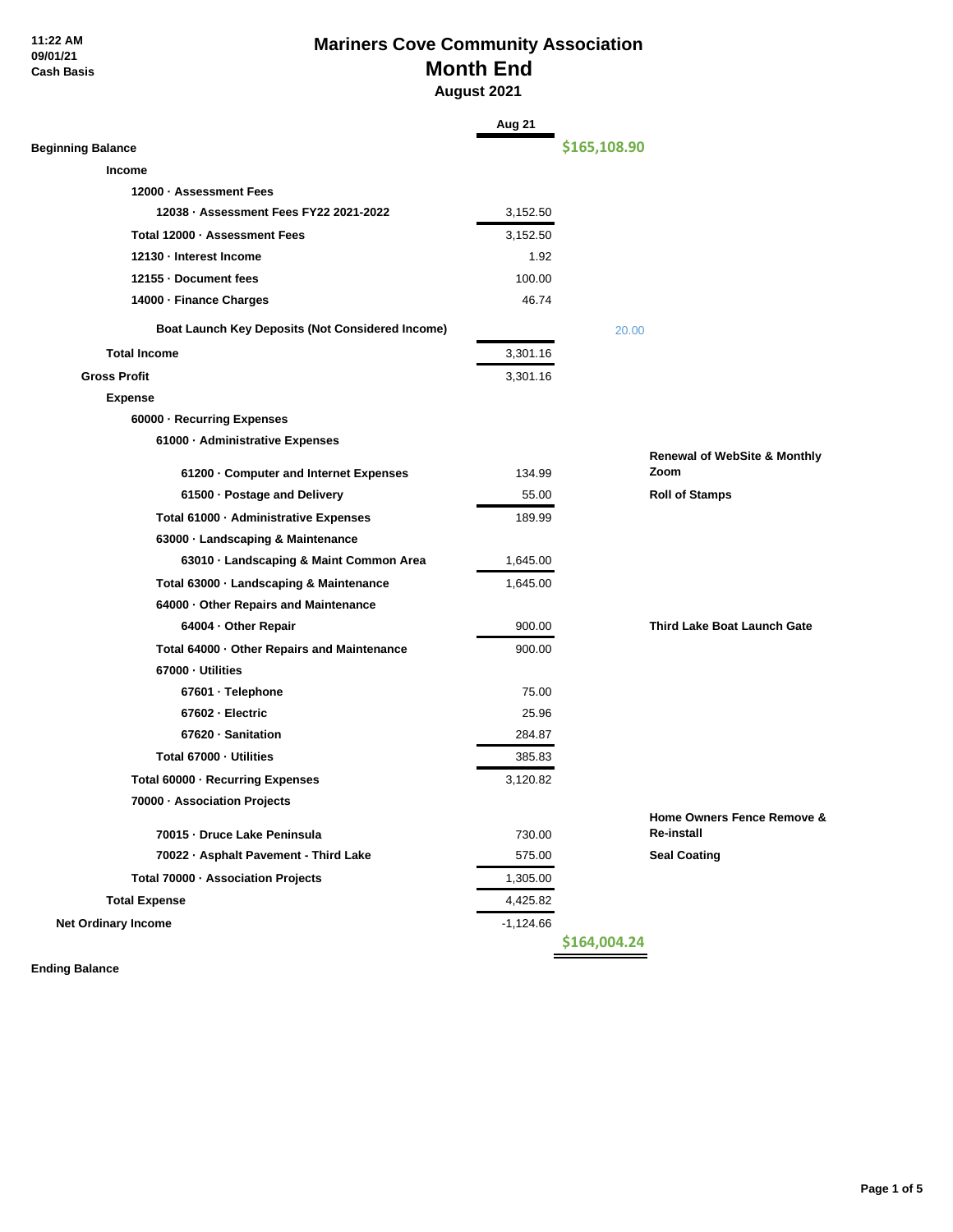# **Mariners Cove Community Association Month End August 2021**

|                                 | Aug 21     |
|---------------------------------|------------|
| <b>Operating Fund</b>           |            |
| <b>Beginning Balance</b>        | 51,558.49  |
| <b>Deposits</b>                 | 3,299.24   |
| <b>Payments</b>                 | 4,425.82   |
| <b>Transfers</b>                | 4,105.00   |
| <b>Ending Balance</b>           | 54,536.91  |
| <b>Reserve Fund</b>             |            |
| <b>Beginning Balance</b>        | 111,352.27 |
| <b>Deposits</b>                 | 0.00       |
| Withdrawals                     | 0.00       |
| <b>Interest</b>                 | 1.89       |
| <b>Transfers</b>                | 4,105.00   |
| <b>Ending Balance</b>           | 107,249.16 |
| <b>Boat Key Deposits</b>        |            |
| <b>Beginning Balance</b>        | 2,198.14   |
| <b>Deposits</b>                 | 20.00      |
| Withdrawals                     | 0.00       |
| <b>Interest</b>                 | 0.03       |
| <b>Ending Balance</b>           | 2,218.17   |
| <b>Current Checking/Savings</b> |            |
| 11100 · Operating Fund          | 54,536.91  |
| 11110 · Boat Key Deposits       | 2,218.17   |
| 11130 - Reserve Fund            | 107,249.16 |
|                                 | 164,004.24 |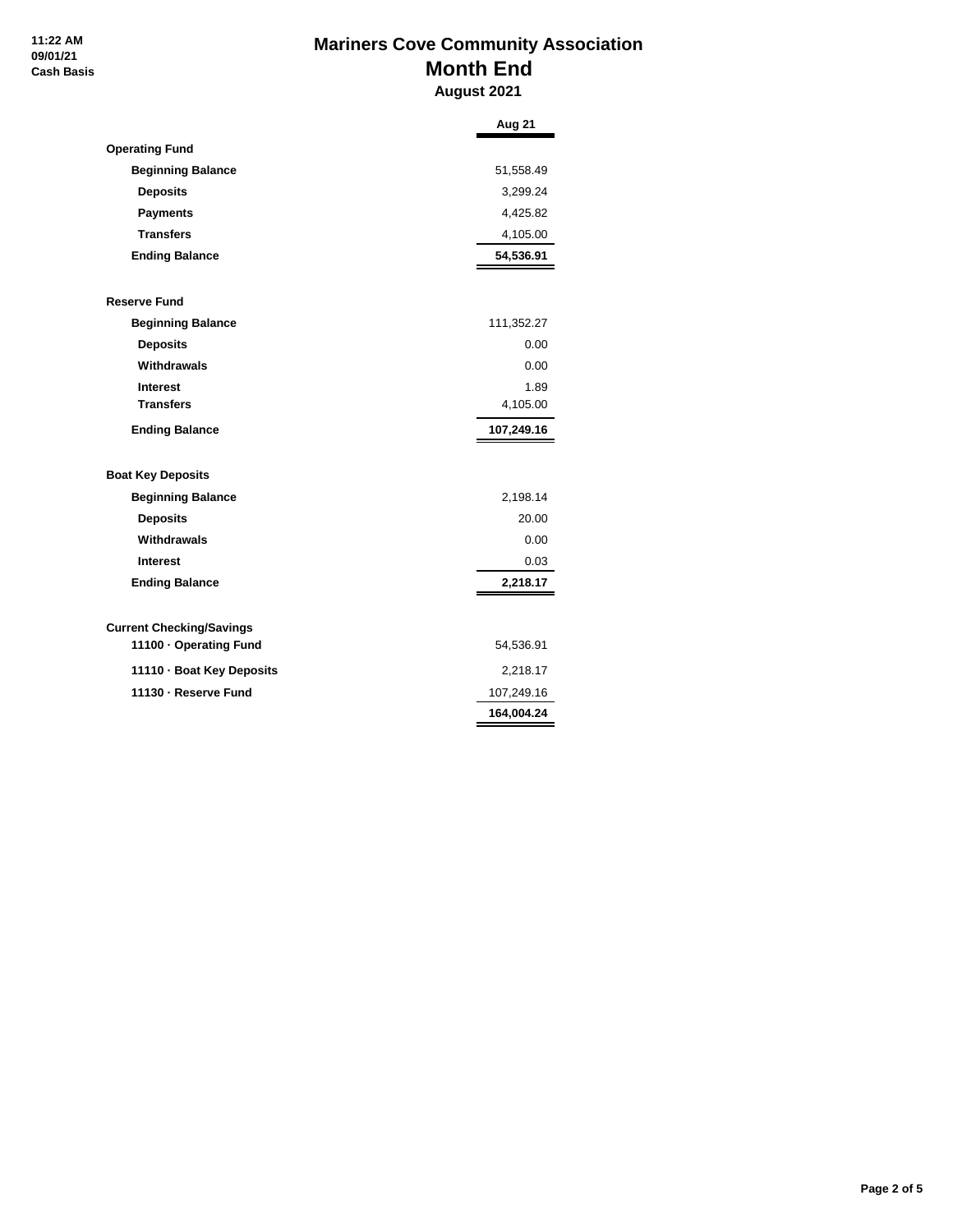## **Mariners Cove Community Association Profit & Loss Budget vs. Actual July 2021 through June 2022**

|                                        | Jul '21 - Jun 22 | <b>Budget</b> | \$ Over Budget | % of Budget | Remaining<br><b>Budget</b> | Projected<br>Remaining |
|----------------------------------------|------------------|---------------|----------------|-------------|----------------------------|------------------------|
| <b>Ordinary Income/Expense</b>         |                  |               |                |             |                            |                        |
| Income                                 |                  |               |                |             |                            |                        |
| 12000 - Assessment Fees                |                  |               |                |             |                            |                        |
| 12036 · Assessment Fees FY20 2019-2020 | 0.00             | 0.00          | 0.00           | 0.0%        |                            |                        |
| 12038 - Assessment Fees FY22 2021-2022 | 46,947.25        | 50,700.00     | $-3,752.75$    | 92.6%       |                            |                        |
| Total 12000 - Assessment Fees          | 46,947.25        | 50,700.00     | $-3,752.75$    | 92.6%       |                            |                        |
| 12002 - Other Charges                  | 0.00             | 0.00          | 0.00           | 0.0%        |                            |                        |
| 12130 - Interest Income                | 3.85             | 13.87         | $-10.02$       | 27.76%      |                            |                        |
| 12155 - Document fees                  | 150.00           | 250.00        | $-100.00$      | 60.0%       |                            |                        |
| 14000 - Finance Charges                | 48.99            | 350.00        | $-301.01$      | 14.0%       |                            |                        |
| <b>Total Income</b>                    | 47,150.09        | 51,313.87     | $-4,163.78$    | 91.89%      |                            |                        |
| <b>Gross Profit</b>                    | 47,150.09        | 51,313.87     | $-4,163.78$    | 91.89%      |                            |                        |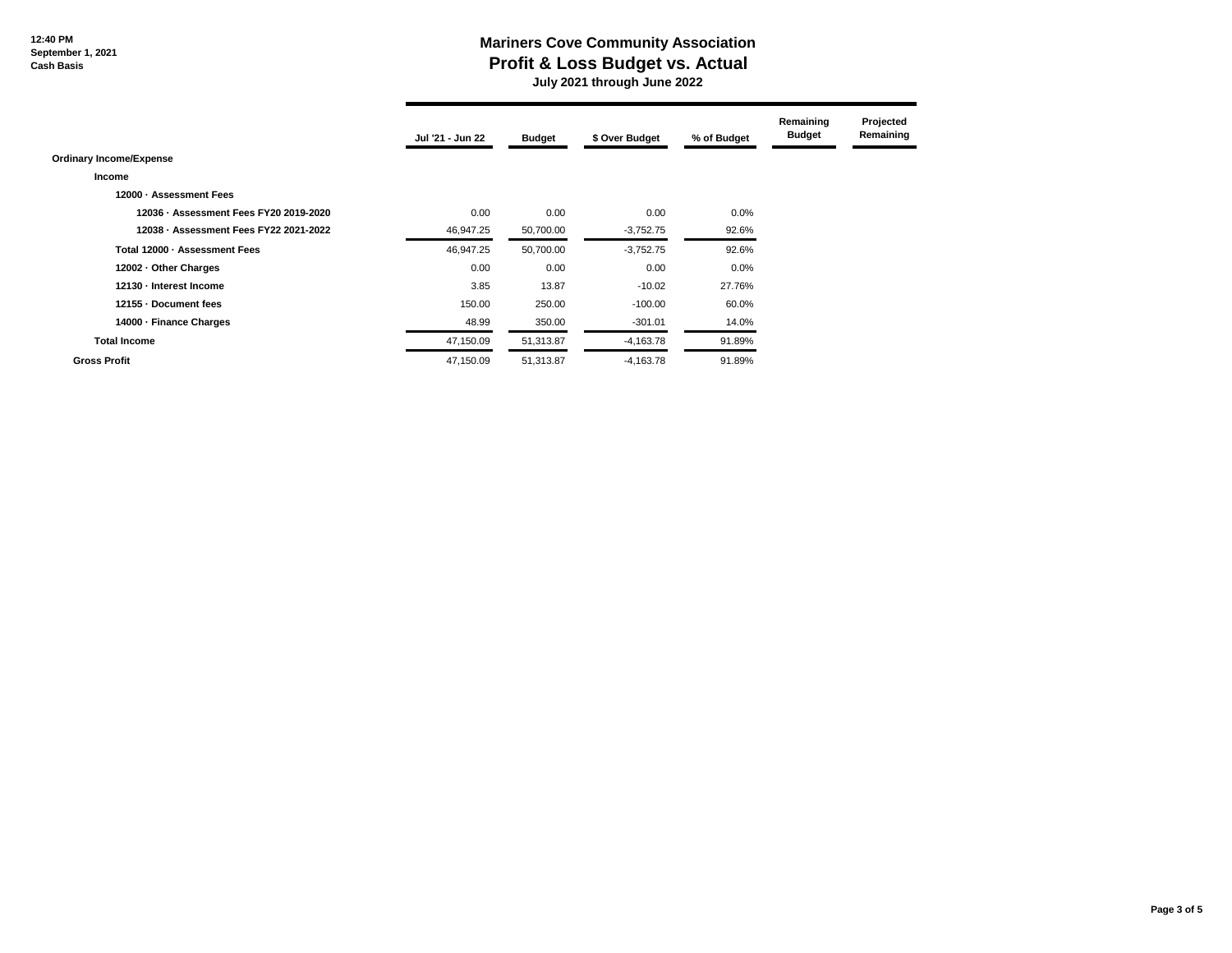### **Mariners Cove Community Association Profit & Loss Budget vs. Actual July 2021 through June 2022**

**Jul '21 - Jun 22 Budget \$ Over Budget % of Budget Remaining Budget Projected Remaining Expense 60000 · Recurring Expenses 61000 · Administrative Expenses 61200 · Computer and Internet Expenses** 149.98 320.00 -170.02 46.87% 170.02 149.90 Zoom (10 Months) **61300 · Miscellaneous Fees and Expense** 0.00 243.00 -243.00 0.0% 243.00 228.00 Beach License **61400 · Office Supplies** 0.00 221.50 -221.50 0.0% 221.50 **61500 · Postage and Delivery 19th 10 · CONSUMING 100 · SOCONSUMING 100 · 575.00** · 575.00 · 575.00 · 575.00 **61510 · Printing** 0.00 550.00 -550.00 0.0% 550.00 870.00 **61700 · Collections Expense 1.000 0.00 0.00 0.00 0.00 0.00 0.00 0.00 0.00 0.00 61800 · Insurance Expense** 1,785.00 6,110.00 -4,325.00 29.21% 4,325.00 6,261.00 Renewal June 2022 **Total 61000 · Administrative Expenses** 1,989.98 8,074.50 -6,084.52 24.65% 6,084.52 8,050.62 **62000 · Events and Activities 62001 · Community Events 1750.00 1750.00 1750.00 1750.00 1750.00 1750.00 750.00 750.00 62002 · NonEvent Expense** 0.00 50.00 -50.00 0.0% 50.00 **Total 62000 · Events and Activities 0.00** 0.00 **800.00** -800.00 0.0% 800.00 0.00 0.00 **63000 · Landscaping & Maintenance 63010 · Landscaping & Maint Common Area** 3,290.00 16,120.00 -12,830.00 20.41% 12,830.00 13,160.00 6 Months + 2 Clean ups **63011 · Landscaping Common Area 2000 1,000.00 1,000.00 1,000.00 -1,000.00 0.0% 1,000.00 63020 · Other, Erosion, Trees etc. 1.000 1.000 1.000 1.000 1.000 1.000 1.000 1.000 1.000 1.000 1.000 1.000 1.000 63040 · Animal / Pest Control** 0.00 2,000.00 -2,000.00 0.0% 2,000.00 **Total 63000 · Landscaping & Maintenance** 3,290.00 22,120.00 -18,830.00 14.87% 18,830.00 13,160.00 **64000 · Other Repairs and Maintenance 64001 · Pier** 0.00 530.00 -530.00 0.0% 530.00 520.00 Removal & Install **64004 · Other Repair** 900.00 600.00 300.00 150.0% (300.00) **64020 · Property Replacement** 1 1 1 200 0.00 875.00 -875.00 -875.00 0.0% 875.00 **Total 64000 · Other Repairs and Maintenance** 900.00 2,005.00 -1,105.00 44.89% 2,005.00 520.00 **67000 · Utilities 67601 · Telephone** 150.00 900.00 -750.00 16.67% 750.00 750.00 10 Months **67602 · Electric** 76.93 321.95 -245.02 23.9% 245.02 282.00 10 Months **67620 · Sanitation 100 · 123.34** 1,039.99 · 616.65 **40.71% 616.65** 748.42 6 Months + Set up **67625 · Trash removal** 105.96 323.60 -217.64 32.74% 217.64 317.88 8 Months **Total 67000 · Utilities** 756.23 2,585.54 -1,829.31 29.25% 1,829.31 2,098.30 **68000 · Miscellaneous Expense 68900 · Reserve Funding** 0.00 15,728.82 -15,728.82 0.0% 15,728.82 15,728.82 June 2022 Transfer **Total 68000 · Miscellaneous Expense** 0.00 15,728.82 -15,728.82 0.0% 15,728.82 15,728.82 **Total 60000 · Recurring Expenses**  $6,936.21$   $51,313.86$   $-44,377.65$   $13.52\%$   $45,277.65$   $39,557.74$ 2 Mailings , 1 Postcard, 541.72 Monhtly Statements Annual Meeting Notice , 870.00 Assessment, Postcard